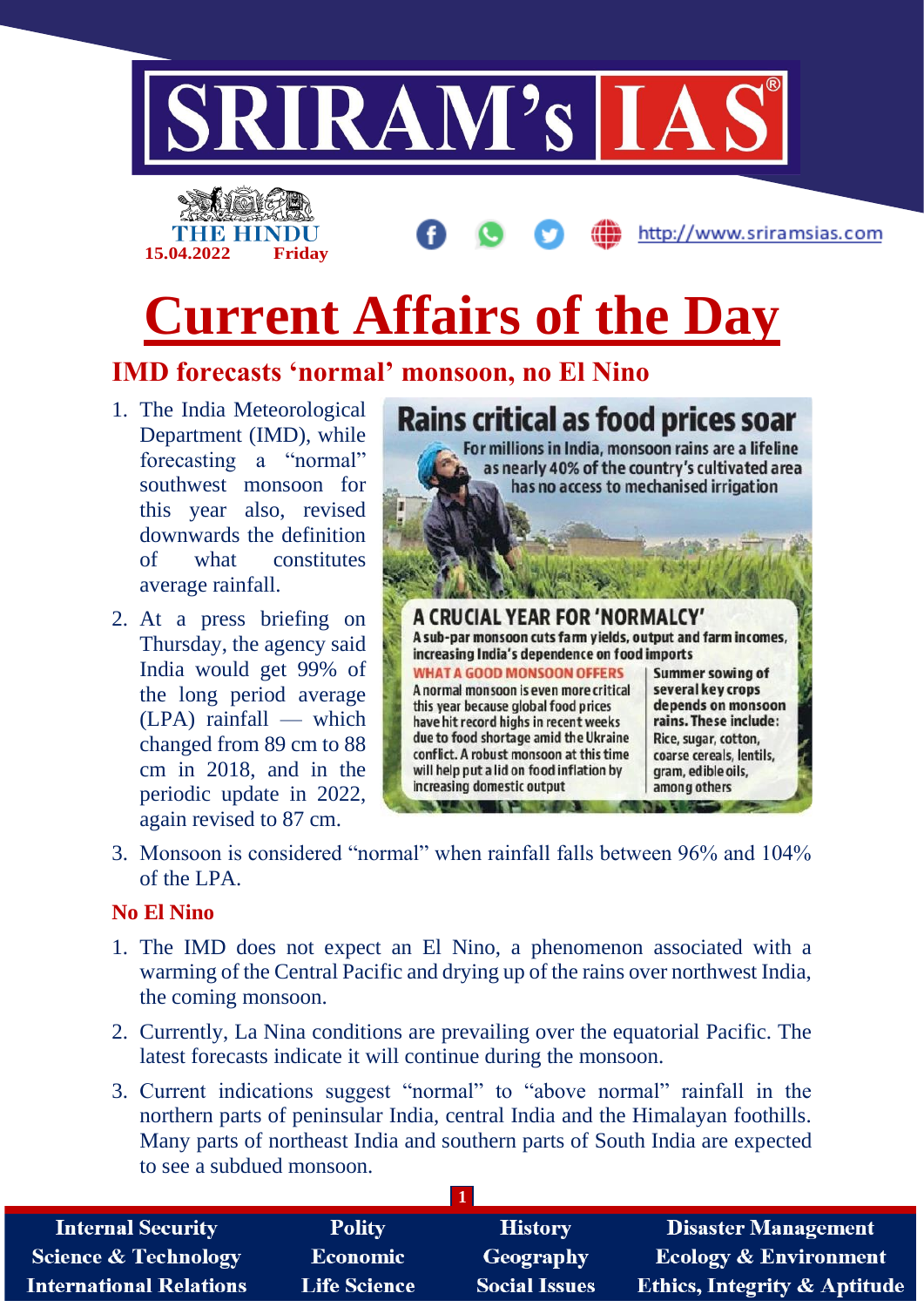

# **15.04.2022 Friday**

#### **'Classroom on wheels' goes to rural areas**

1. A unique digital "classroom on wheels", launched in Rajasthan, will provide education to the students living in villages and remote areas and address the issue of scarcity of good teachers in



http://www.sriramsias.com

small towns. It will also generate awareness about digital education among the students and parents.

2. The Shiksha Rath, a modified bus equipped with a digital studio, was flagged off at Jaisalmer district's Ramdevra village. The students in the village will benefit from the digital classroom comprising a smart interactive panel and high-resolution cameras and with high-speed internet connectivity.

## **Indian Exports Set To Cross \$650bn In Fy22 As Services Hit Record \$250bn**

- 1. India exported \$250 billion in services during the 2021-22 financial year thus the total value of goods and services exported in the last fiscal is set to surpass \$650 billion.
- 2. Earlier, the Government announced a record \$400 billion in merchandise exports in 2021-22.
- 3. The country's mercantile trade deficit has, however, increased by 55% during the period because of high prices of crude oil, metals and other inputs, in addition to inventory building by the domestic industry to pre-empt supplychain disruptions due to the Ukraine war.

| <b>Internal Security</b>        | <b>Polity</b>       | <b>History</b>       | <b>Disaster Management</b>              |
|---------------------------------|---------------------|----------------------|-----------------------------------------|
| <b>Science &amp; Technology</b> | Economic            | Geography            | <b>Ecology &amp; Environment</b>        |
| <b>International Relations</b>  | <b>Life Science</b> | <b>Social Issues</b> | <b>Ethics, Integrity &amp; Aptitude</b> |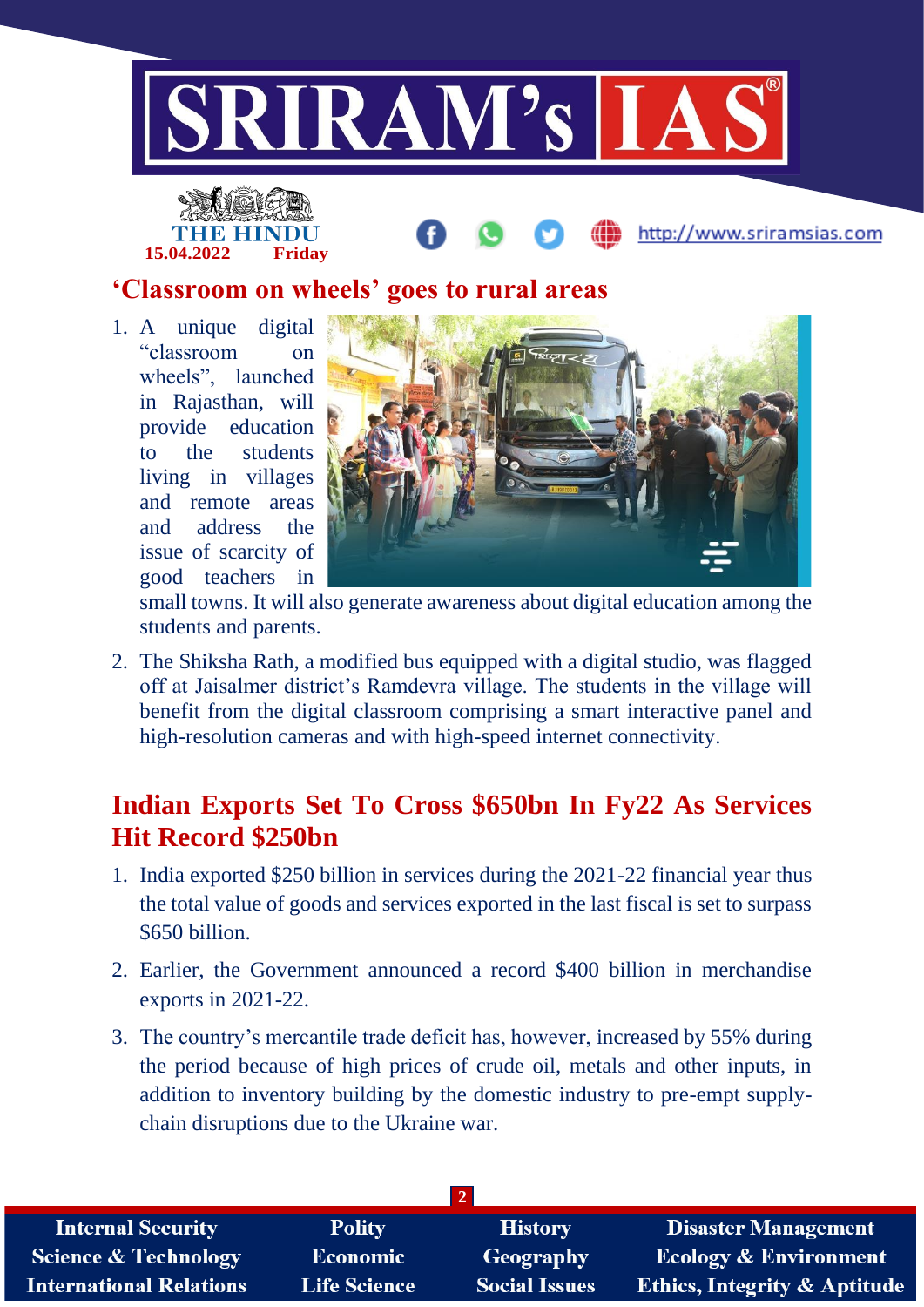

### **Centre sets the ball rolling for quota in promotions**

Reservation in promotion for SC and STs is a fraught issue that has been stalled for years due to a lack of quantifiable data on SC/ST employees, leading to repeated protests and simmering resentment among the numerically significant communities that view government jobs as a key avenue for social and economic mobility.

1. The Centre is set to start the process of collecting data on the representation of Scheduled Caste (SC) and Scheduled Tribe (ST) employees at all levels of government, according to an official order, marking the crucial first step in implementing

**15.04.2022 Friday**

## rears-long logjam close to end?

**WHAT'S HAPPENING? Union government** is set to start the process of collecting data on SC/ST representation at all levels of government. according to a DoPT order seen by HT

#### NEED FOR OUANTIFIABLE DATA For 18 years, the Supreme Court has insisted that data on inadequacy of representation of social groups is a prerequisite condition for providing quotas in promotion. The latest of these verdicts came on Jan 28

**RESERVATION IN PROMOTION for SC/STs has been** stalled for years due to a lack of quantifiable data on SC/ST employees, leading to repeated protests and simmering resentment among the numerically significant communities that view government jobs as a key avenue for social and economic mobility

#### **WHY IS THIS IMPORTANT?**

The DoPT order is the first on-ground action in six years where the govt has initiated the process of giving reservation in promotion. It will assuage communities angry at the years-long delay in clearing promotions

reservation in the promotion for these groups that have emerged as key electoral forces in recent years.

- 2. Collection of quantifiable data on the inadequacy of representation of social groups is a prerequisite condition for providing quotas in promotion, according to a raft of judgments by the Supreme Court over the last two decades.
- 3. An order by the central department of personnel and training (DoPT) asked all ministries and departments to adhere to the Supreme Court's guidelines – the first time in six years that it has initiated the process of giving reservations in the promotion to SCs and STs.
- 4. The move appears to be aimed at ameliorating the two communities that are angry at the years-long delay in clearing promotions for officers belonging to these groups. SCs and STs have 15% and 7.5% reservations in government jobs, respectively, and together form more than a quarter of the country's population.

| <b>Internal Security</b>        | <b>Polity</b>       | <b>History</b>       | <b>Disaster Management</b>              |  |
|---------------------------------|---------------------|----------------------|-----------------------------------------|--|
| <b>Science &amp; Technology</b> | Economic            | Geography            | <b>Ecology &amp; Environment</b>        |  |
| <b>International Relations</b>  | <b>Life Science</b> | <b>Social Issues</b> | <b>Ethics, Integrity &amp; Aptitude</b> |  |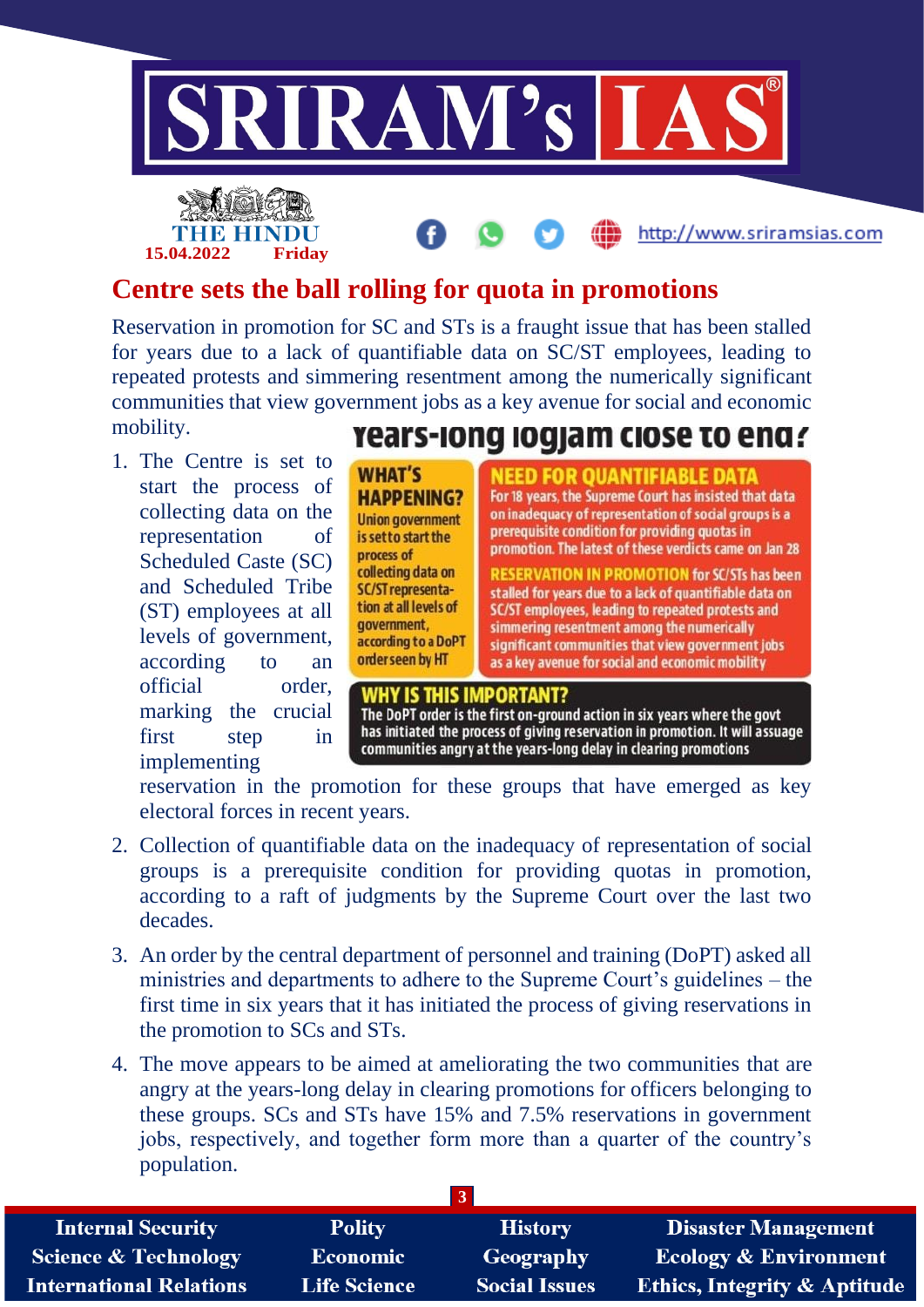



#### **Nagraj Verdict:**

- 1. Several state governments and the Centre have repeatedly asked the apex court to relax its stipulation on data, arguing that it was impossible to collect at short notice and was leading to administrative problems, but the top court has not budged.
- 2. Experts also point out that since the government has never had cadre-level data on the representation of SC/ST employees at all levels, the collection of such information may take a long time.
- 3. The logjam in reservation in promotion dates back to 2006 when a Constitution bench ruling in the M Nagaraj case laid down three conditions:
	- collect quantifiable data showing the backwardness of the group,
	- its inadequacy of representation in a particular level of public employment and
	- ensuring administrative efficiency.
- 4. After the judgment, some high courts struck down reservations in promotion policies by state governments.
- 5. In 2018, another Constitution Bench of the Supreme Court endorsed the stipulation of quantifiable data in the Jarnail Singh case. The court said that governments need not collect data on the backwardness of these groups but upheld the two other criteria while mandating the exclusion of the "creamy layer" before providing reservation.

#### **Nod for ₹5,911 crore outlay to extend rural bodies scheme**

**4**

1. The Union Cabinet **Other approvals by Cabinet** the Rashtriya Gram Swaraj Abhiyan (RGSA), a centrally-sponsored scheme to help rural India achieve key targets of the United Nations' Sustainable Development

approved an extension to A look at other key decisions cleared by the Union Cabinet

**Approval of policy for use of** land acquired under the Coal **Bearing Areas (Acquisition & Development**) Act, 1957 The changes will unlock the non-minable land for the purpose of development and setting up of infrastructure relating to coal and energy

**MoU with Japan** for Decentralised **Domestic Wastewa**ter Management

http://www.sriramsias.com

**MoU signed between SEBI and Canada's Manitoba Securities Commission** 

| <b>Internal Security</b>        |
|---------------------------------|
| <b>Science &amp; Technology</b> |
| <b>International Relations</b>  |

**Polity Economic Life Science** 

**History** Geography **Social Issues** 

**Disaster Management Ecology & Environment** Ethics, Integrity & Aptitude